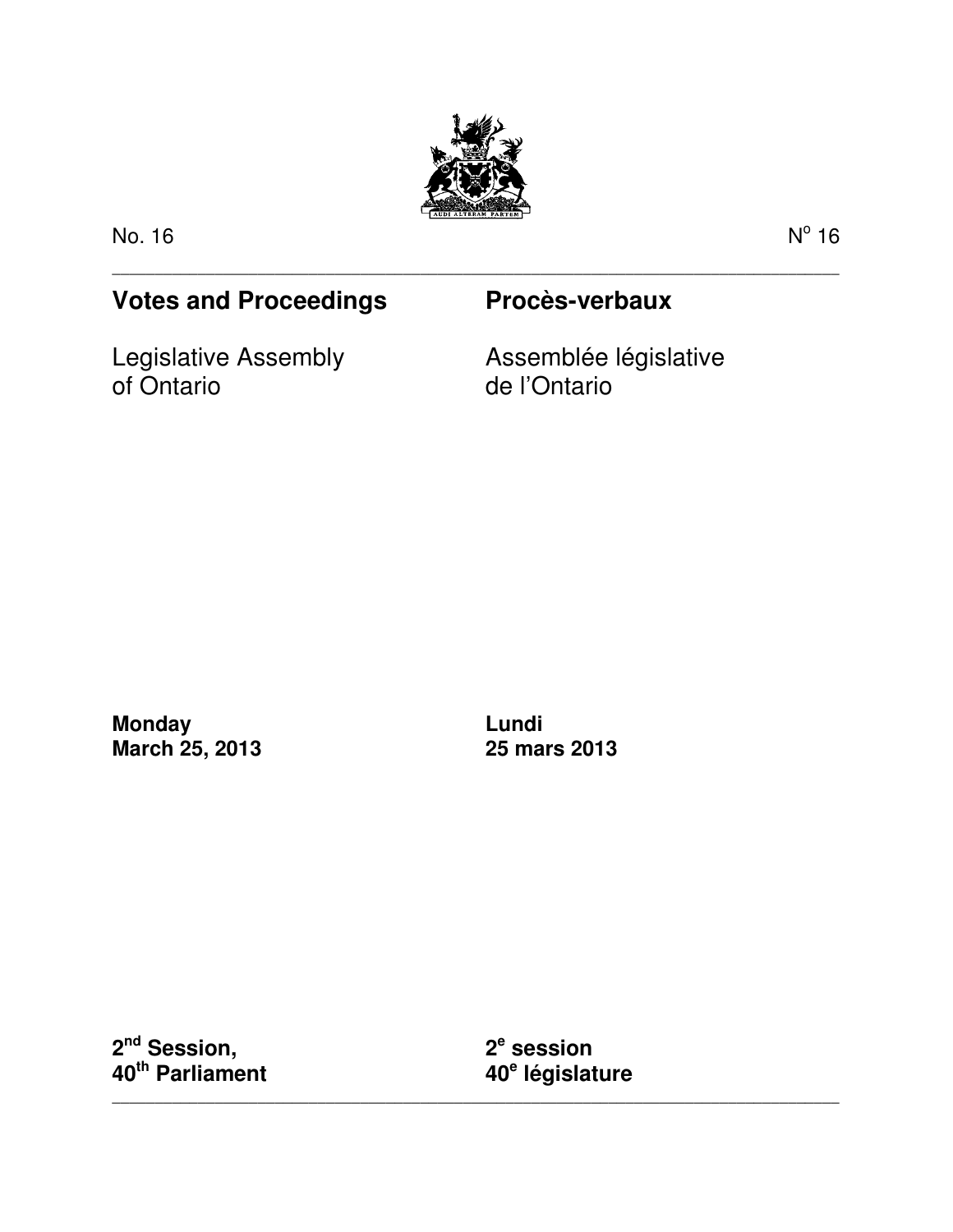\_\_\_\_\_\_\_\_\_\_\_\_

\_\_\_\_\_\_\_\_\_\_\_\_

### **PRAYERS PRIÈRES 10:30 A.M. 10 H 30**

### **ORAL QUESTIONS QUESTIONS ORALES**

The House recessed at  $11:40$  a.m.  $\hat{A}$  11 h 40, l'Assemblée a suspendu la séance.

The following Bill was introduced and read the first time:-

Bill 36, An Act to enact the Local Food Act, 2013. Hon. Ms. Wynne.

### **1:00 P.M. 13 H**

## **INTRODUCTION OF BILLS DÉPÔT DES PROJETS DE LOI**

Le projet de loi suivant est présenté et lu une première fois :-

Projet de loi 36, Loi édictant la Loi de 2013 sur les aliments locaux. L'hon.  $M^{me}$  Wynne.

# **PETITIONS PÉTITIONS**

Public and municipal approvals and a moratorium on industrial wind farm development (Sessional Paper No. P-1) Mr. Walker.

\_\_\_\_\_\_\_\_\_\_\_\_

The needs of children, youth and adults with intellectual disabilities and mental illness (Sessional Paper No. P-2) Mr. McDonell.

A moratorium on landfill construction (Sessional Paper No. P-3) Mr. Hardeman.

Long term care beds and community care for independent and semi-independent seniors (Sessional Paper No. P-7) Mr. McDonell.

Disbanding the College of Trades (Sessional Paper No. P-10) Mr. Bailey, Mr. Miller (Parry Sound– Muskoka) and Mr. Yakabuski.

Repeal the statutory obligations created by Bill 119 (Sessional Paper No. P-28) Mr. Ouellette.

Grant Ombudsman power to investigate Children's Aid Societies (Sessional Paper No. P-32) Miss Taylor.

\_\_\_\_\_\_\_\_\_\_\_\_

\_\_\_\_\_\_\_\_\_\_\_\_

The federal riding boundaries of Scarborough-Agincourt. (Sessional Paper No. P-58) Ms. Wong.

W.A.I.T. (We're Against Industrial Turbines) (Sessional Paper No. P-59) Mr. Bailey.

### **ORDERS OF THE DAY ORDRE DU JOUR**

Second Reading of Bill 11, An Act to amend the Ambulance Act with respect to air ambulance services.

Debate resumed, during which the Acting Speaker (Mr. Arnott) interrupted the proceedings and announced that there had been more than six and one-half hours of debate and that the debate would be deemed adjourned.

The Government House Leader directed that the debate should continue.

Deuxième lecture du projet de loi 11, Loi modifiant la Loi sur les ambulances en ce qui concerne les services d'ambulance aériens.

Le débat a repris. Le président suppléant (M. Arnott) a interrompu les travaux et a annoncé qu'il y avait eu plus de six heures et demie de débat et que le débat est réputé ajourné.

Le leader parlementaire du gouvernement a indiqué que le débat devrait se poursuivre.